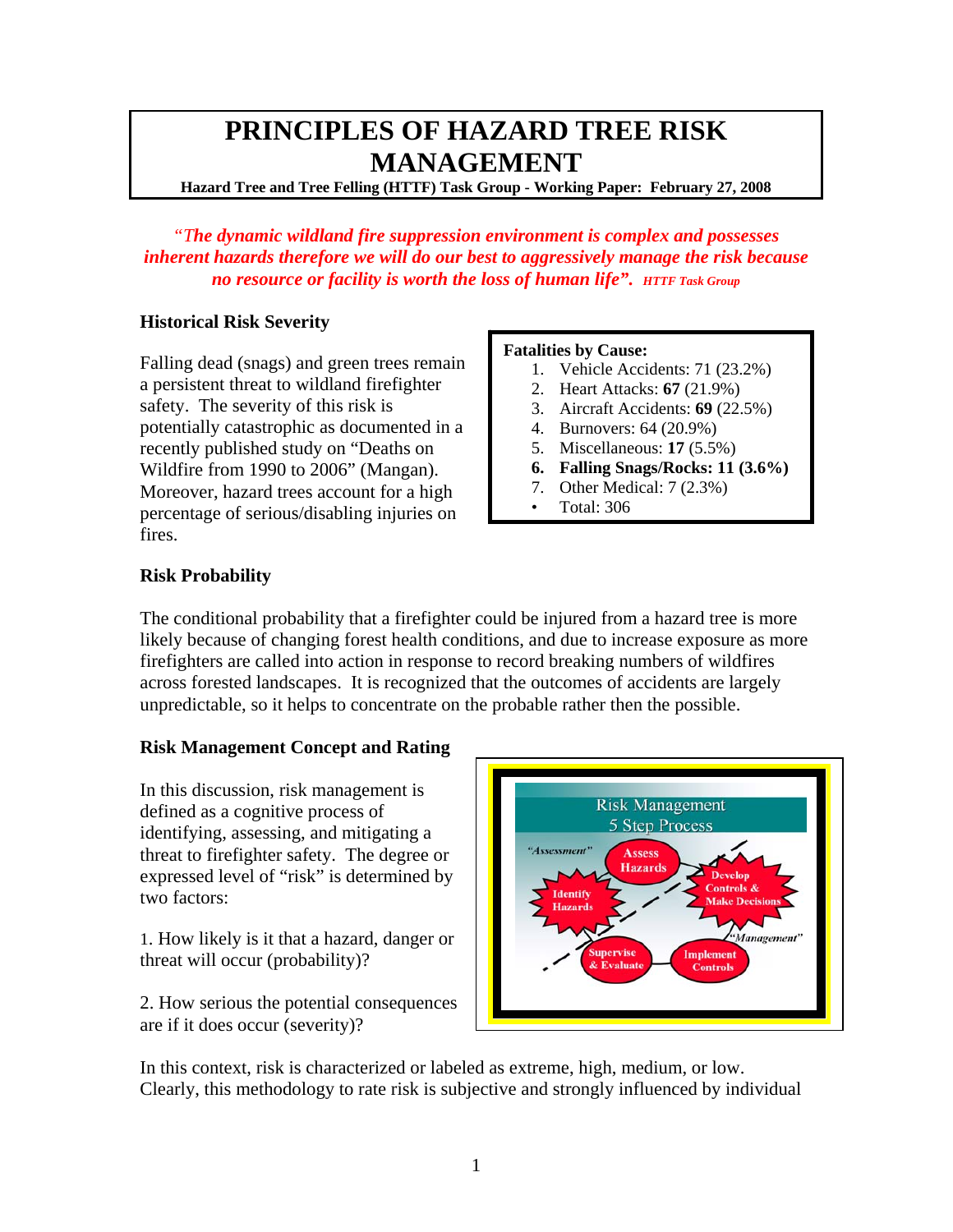perceptions, experience, and a complex mix of human factors. In any event, to move risk management beyond a vague concept/term requires an understanding of basic process and use of common terminology in order to effectively communicate degrees of concern and the need for counter measures or safe guards. A meaningful effort to professionally manage risk necessitates a shared understanding of some foundational principles on how to conduct a risk assessment.

# **Strategic Risk Assessments and Mitigation (Enclosure 1)**

Top agency officials must continue to assist incident management teams (IMT) or fireline supervisors perform an initial assessment of hazard tree risks. Experienced agency officials familiar with the ground can provide valuable initial hazard tree "snag intelligence" such as unique stand/fuel type conditions, problem areas, and share lessons learned. Agency representatives advising IMTs or fireline supervisors during suppression plan development should support proposed strategic hazard tree risk management plans such as:

- Alternative containment lines/management action points/point protection
- Safe mop up standards and expectations to limit exposure
- Facilitate road/area closures and traffic control
- Provide contact information on local fallers, blasters/explosives, and specialized heavy equipment/operators (feller-buncher)
- Provide advanced approval of power saws in wilderness to manage hazard trees
- Establish clear priority for safety if conflicts with resource objective surface
- Encourage assertive hazard tree abatement efforts along roads, around infrastructure, ICP/spike camps, and helispots

When Incident Commanders or fireline supervisors communicate leader intent and safety expectations they should constantly promote hazard tree mitigation actions in briefings. In potential extreme or high risk hazard tree environments leaders are a critical link to ensure that the priority of firefighter safety and confinement/resource protection objectives are not misunderstood, or act in conflict. An incident plan of action should emerge from an initial assessment of hazards tree risk so that the success and safety of the operation does not solely rest with firefighters on the line. The outcome of a strategic hazard tree risk assessment and prescribed defenses must be prominently addressed in the Incident Action Plan, (IAP), ICS 215-A (incident risk assessment form), Risk Decision Matrix, and reinforced in written/oral safety briefings.

Finally, emergency and medical plans (form - ICS 206) should plan for the unexpected so the team can effectively respond in the event of a hazard tree injury. Emergency response plans should:

- Identify/develop Medevac sites in advance
- Outline specific injury report and communication protocols, including cell phone use
- Develop special treatment/evacuation standards of care for head, neck, and spinal injury common in hazard tree accidents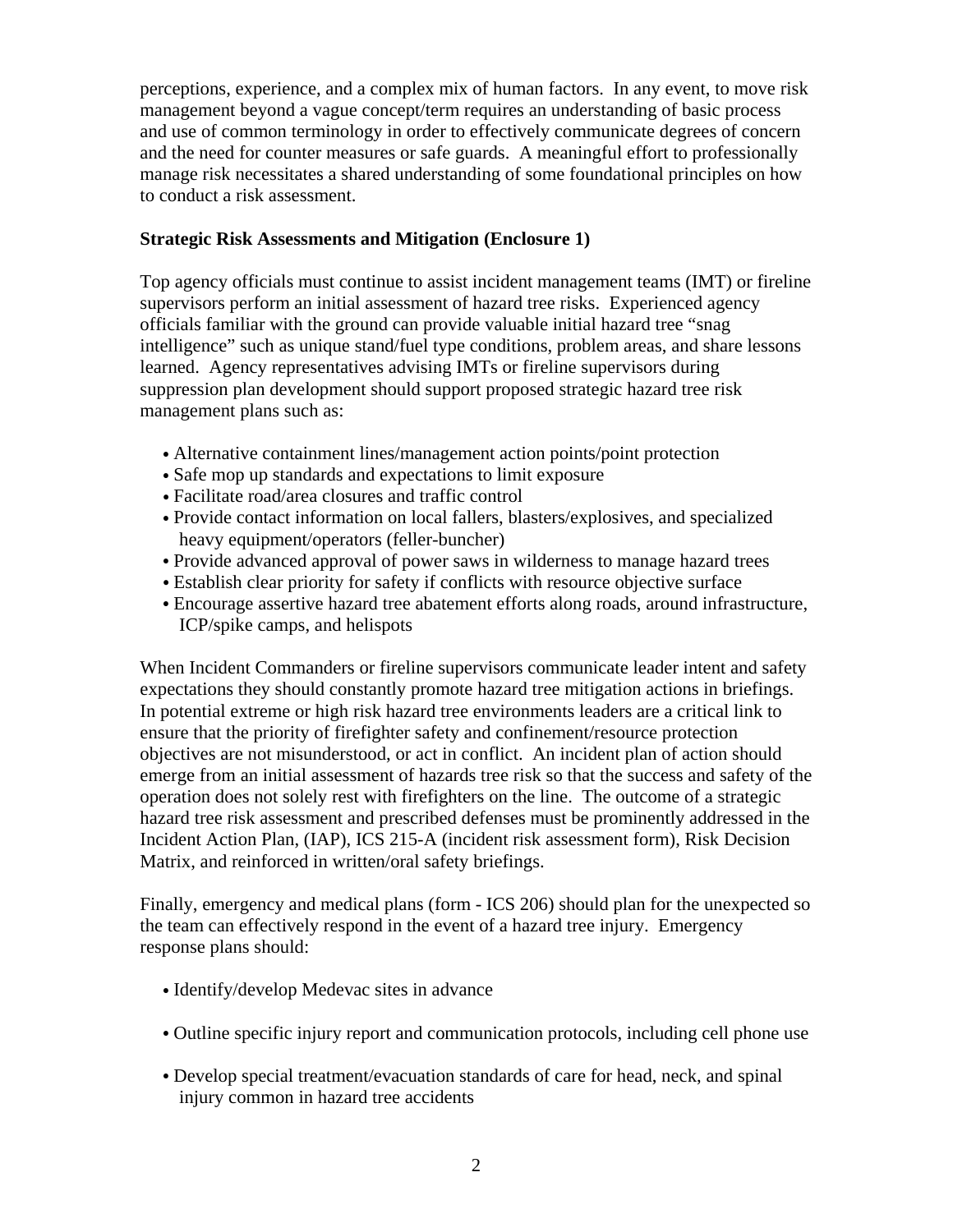- Identify and assign an appropriate number and location of qualified medical personnel
- Provide medical supplies/equipment necessary to treat spinal/head type injury (stretchers/cervical collars)
- Describe options/capabilities of ground/air transport Evaluate the likelihood that steep angle or short haul extraction could come into question?
- Include Operations Section staff in development and buy off of ICS 206

When relying on air ambulances support (Medevac), they should be contacted in advance to verify availability, capability, and limitations. Things to discuss include altitude/LZ requirements, GPS coordinates, range, night vision capability/support needs, and availability of backboards etc. on the ship. In addition, anticipate environmental conditions such as wind, rain, and smoke/inversion in the risk assessment and contingency plan. Advanced planning for the unexpected has proven invaluable when emergency assistance is requested from outside emergency service organizations.

# **Tactical Risk Assessments**

A subjective, qualitative risk rating (Extreme, High, Medium, or Low) based on informed professional judgment is a useful risk evaluation and communication tool. The precision of the rating is not as important as the deliberate application of a familiar process designed to help improve hazard communication, risk decisions, and counter measure identification. Fireline supervisors, sawyers, safety officers, and falling coordinators should work towards a shared understanding of the perceived degree of risk for a specific work area or assignment before engagement:

# **Assess the existing conditions**

- What are the number, density, and height of hazard trees/snags?
- What is the anticipated snag/tree(s) burn-out time based on observation and knowledge of tree species and stand health/burning condition – how much material is on the ground and/or continues to fall down?
- How visible are the hazards are the hazards easy to observe or easy to overlook?

# **Determine the existing and potential exposure**

- Is the proposed fireline or position of firefighters on the ground/slope located in dangers zones given tree height/lean, and potential domino effect?
- What are the numbers of firefighters that could be exposed to a hazard?
- What is the potential frequency and duration of exposure?
- Human factors What is the experience level and competency/training in exposure recognition and hazard avoidance of the firefighters available/assigned?
- Human Factors What is the physical, and mental (alertness/fatigue) condition of the firefighters engaged in the mission?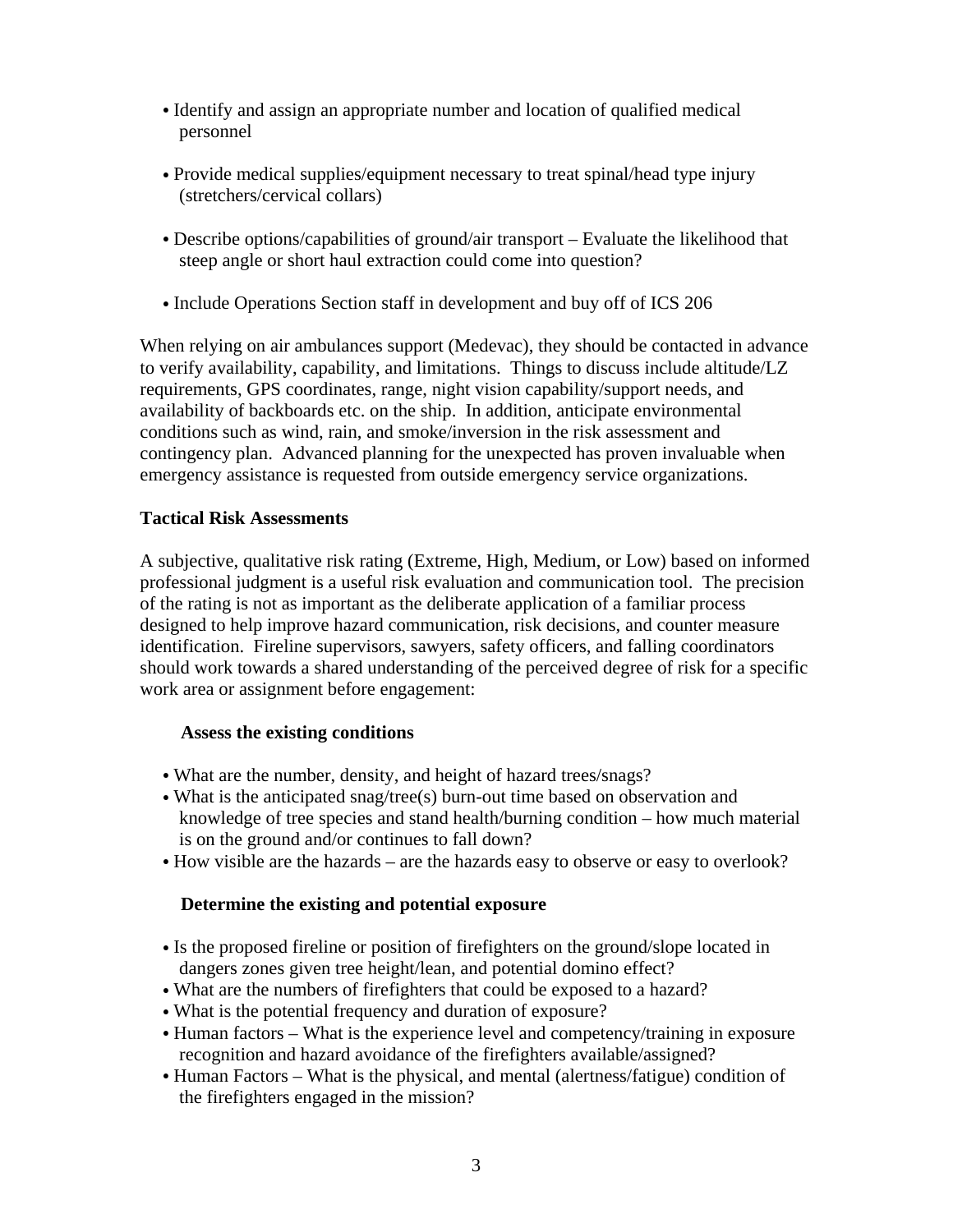#### **Tactical Risk Mitigation and Defenses**

Develop tactical hazard tree defenses based on an assigned risk rating (E, H, M, L). Fireline supervisors responsible for mission success should discuss and agree on an identified and tolerated level of risk. **In most cases, the goal should be to reduce the risk to moderate or low.** An example of a limited tolerance for high risk could be for emergency retreat to an escape route/safety zone, a single pass through a high risk area, or during initial size up/assessment. In some cases, low values at risk, limited benefits/gains, or the unlikely chance for completing the mission would logically dictate that only work in low risk hazard tree environments be tolerated.

The following defensive safe guards should be considered, applied, and communicated to the extent required to **reduce the potential threat to a desired moderate or low rating**:

- Eliminate the hazards with qualified sawyers, blasters/explosives, or heavy equipment prior to personnel entering the area.
- Avoid the hazards by designating "No Work Zones" (NWZ). Communicate the hazard with flagging, signs, and designate on maps. Involve experienced fireline supervisors, sawyers, falling bosses, and safety officers in establishing NWZ.
- Modify suppression tactics or reposition confinement line location/point protection to avoid extreme/high risk areas.
- Post lookouts to ensure firefighters do not enter identified danger zones and to help maintain secure areas (e.g. 2-1/2 tree lengths during felling operations).
- Eliminate, secure, or fire proof potential hazard trees on indirect line before they could become a high risk problem due to ignition from an advancing fire or burnout operations.
- Initiate effective road/area closure and traffic control measures in high hazard areas.
- Insist that firefighter stay out of the danger zones and clear of drops during bucket work around trees/snags.
- Provide supplemental on-the-line training/supervision on how to identify/avoid dangers zones and maintain hazard tree situational awareness.
- Establish trigger points for withdraw to secure areas in response to high wind forecast and unexpected wind events.
- Continue to evaluate potential workload, complexity and capabilities to eliminate hazard trees with existing resources. Provide timely upward reports (hazard tree intelligence) and anticipate needs/orders for additional fallers, falling coordinators, blasters/explosives, and heavy equipment for upcoming operational periods.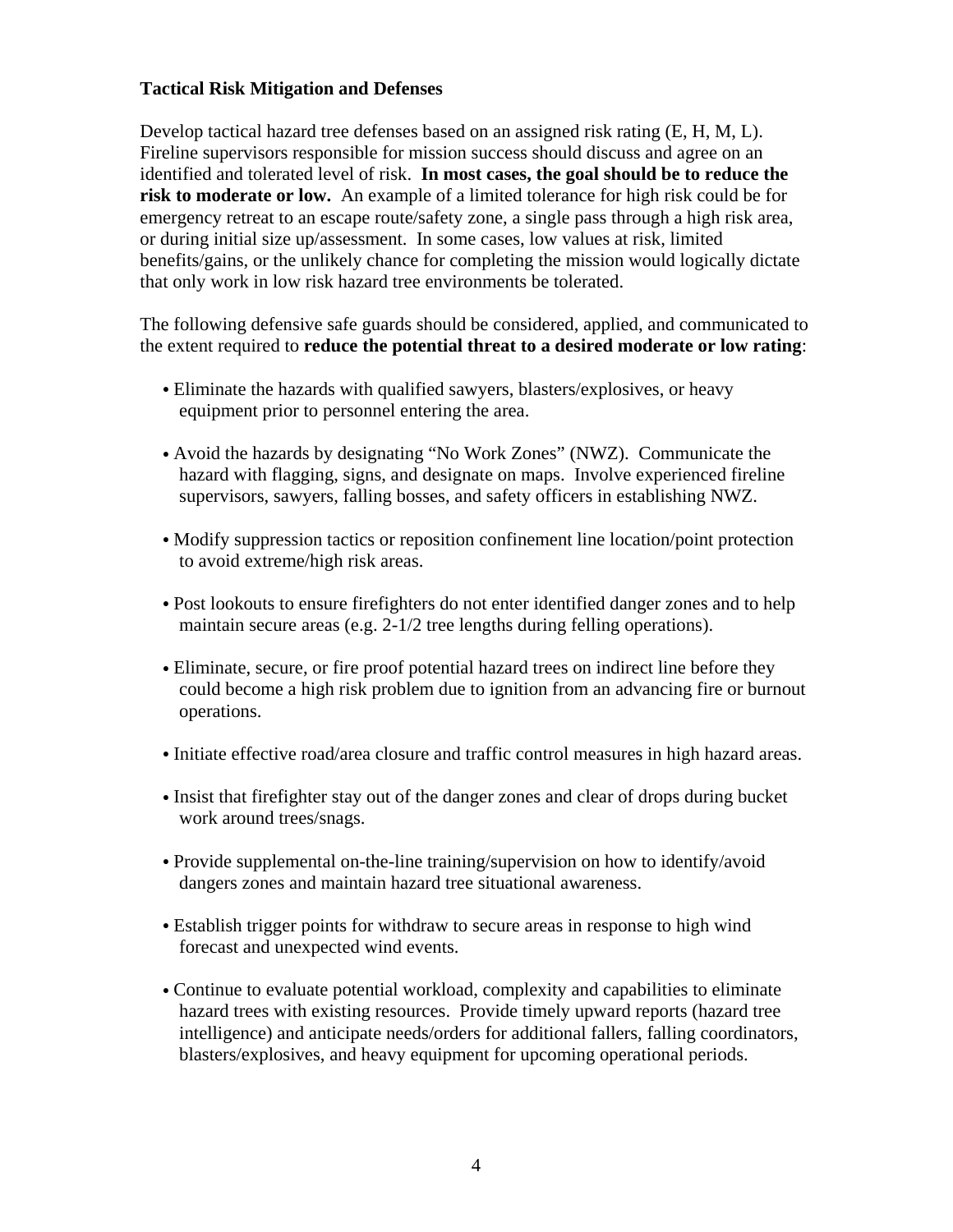• Finally, assign lookouts, swampers, and line safety to help maintain situational risk awareness and monitor the hazard tree environment as the mission progresses and conditions change.

#### **Summary**

As we have learned, successful management of risk on wildland fires demands commitment and leadership from top management to the smart firefighters on the line. We must continue to work towards agreement on how we define and manage tolerable risk and discourage attitudes of apathy or fatalism. Clearly we cannot completely eliminate the risk of being struck by hazard trees and associated falling material. Moreover, sardonic remarks that the only way to avoid the danger is to stay out of the woods do not add value to the discussion. On the other hand, we must not engage full on with heads down and surrender our fate to so called luck, or simple dismiss the concern as an inherent, unavoidable part of a risky job. We have more experience and capability to safely manage hazard trees then any other profession in the world therefore we are obligated to seize every opportunity to do better.

The challenge is to learn how not to fall victim to a fatal lack of situational awareness due to risk desensitization and battlefield fatigue while surrounded by an arsenal of snags day in and out. Most experience firefighters can recount a personal story of a close call with a snag and acknowledge the value of possessing hazard tree survival and management skills. Experience, constant vigilance, and a sustained effort to manage hazard tree risks are essential to avoid another tragic story or lessons learned the hard way.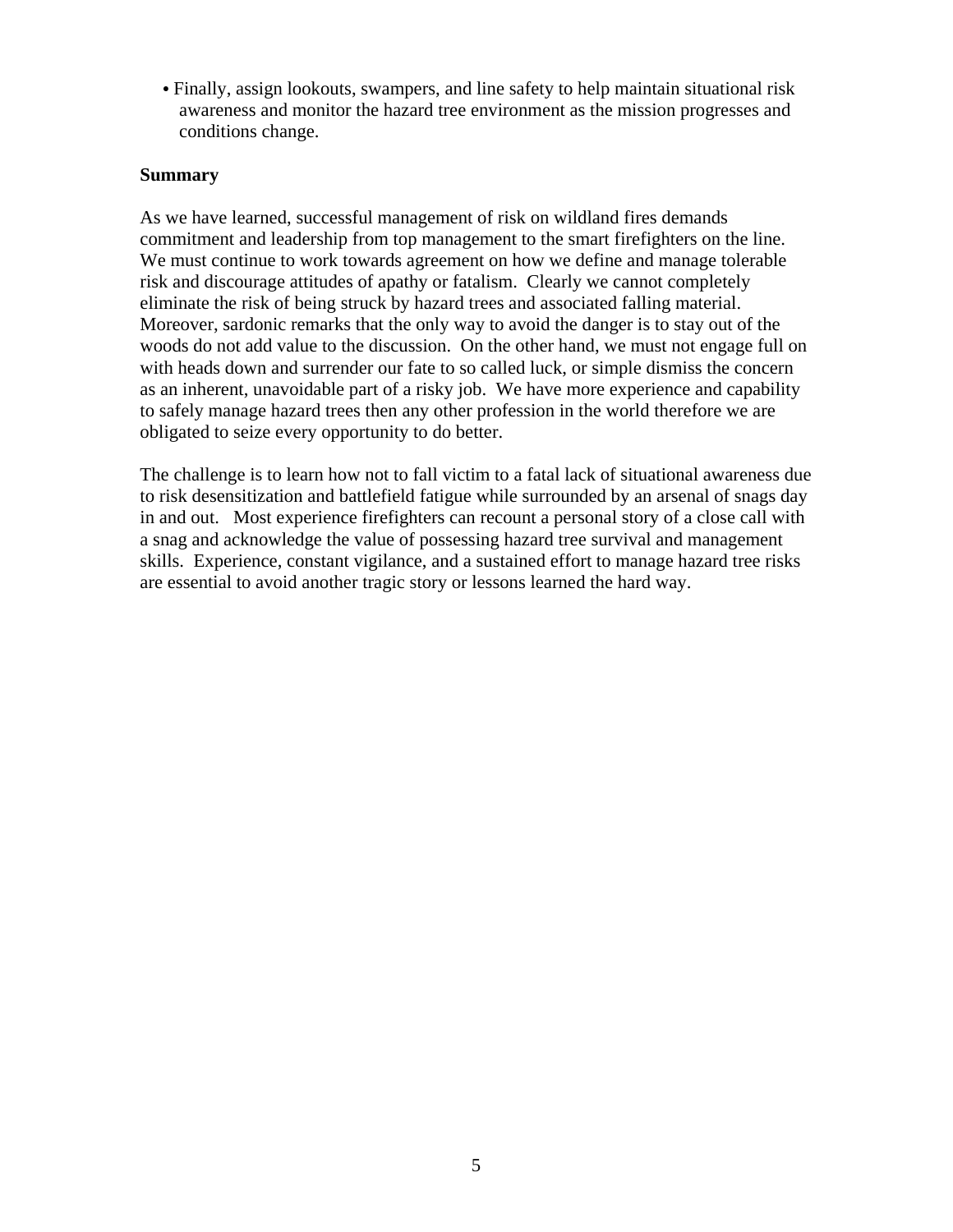### **Enclosure 1**

### **RISK ASSESSMENT MATRIX**

A problem when you have a number of possible risks is to decide which ones are worthy of further attention. The Risk Assessment Matrix is a simple graphical tool widely used in many professions world wide to help prioritize risks.

There are two main dimensions to risk: (a) How likely it will occur (probability) and (b) The impact/effect (severity) that it would have, should it occur. One familiar model of quantifying risk is to assign a numeric value to these risks and to multiply these together. However, a problem with this quantitative approach is that high-probability/low-impact risks get the same score as high-impact/low-probability risks. The following Risk Assessment Matrix is a widely recognized and more effective method to assess risk.

The Risk Assessment Matrix simply puts Probability (likelihood) and Severity (effect/impact) on two sides of an x-y chart and then the risk are placed within this twodimensional space (see chart below). This gives several advantages:

- High-probability/low-impact and high-impact/low-probability risks are differentiated.
- You can visually compare risk, thus asking the question 'is this one more or less likely then that one?' This plays to the human cognitive preference for paired comparison rather than absolute evaluation.
- Then the risks can be addressed from top right down to bottom left. Highprobability/low-impact and high-impact/low-probability risk of equal risk exposure score will tend to be evaluated at around the same time.
- The process can be done on the wall with flipchart-paper, on a paper or computer format, or in many cases in your head while on the fireline.

|                                         | <b>Risk Assessment</b>                                                                                       |              | <b>HAZARD PROBABILITY (Likelihood)</b> |               |                         |               |                 |  |  |  |  |  |  |
|-----------------------------------------|--------------------------------------------------------------------------------------------------------------|--------------|----------------------------------------|---------------|-------------------------|---------------|-----------------|--|--|--|--|--|--|
|                                         | <b>Matrix</b>                                                                                                |              | Frequent                               | <b>Likely</b> | <b>Possible</b>         | <b>Seldom</b> | <b>Unlikely</b> |  |  |  |  |  |  |
|                                         |                                                                                                              |              | A                                      | B             | C                       | D             | E               |  |  |  |  |  |  |
|                                         | <b>Catastrophic:</b><br><b>Fatal, life threatening or</b><br>permanent disability                            | I            | <b>Extreme</b>                         | E             | $\overline{\mathbf{H}}$ |               | M               |  |  |  |  |  |  |
| <b>Severity</b><br><b>Effect/Impact</b> | Major:<br>Severe injury or illness.<br>Long term disability<br>and/or Lost time                              | $\mathbf{I}$ | (4)                                    | $\bf H$       |                         | M             |                 |  |  |  |  |  |  |
|                                         | <b>Moderate:</b><br><b>Medical treatment-no</b><br>permanent injury or<br>illness, and/or restricted<br>duty | Ш            | <b>High</b><br>(3)                     | M             |                         | L             | L               |  |  |  |  |  |  |
|                                         | Minor: First aid -<br>Minor cuts, bruises, or<br>sickness. No lost<br>time/restricted duty                   | IV           | <b>Medium</b><br>(2)                   | Low(1)        |                         |               |                 |  |  |  |  |  |  |
|                                         |                                                                                                              |              |                                        |               |                         |               |                 |  |  |  |  |  |  |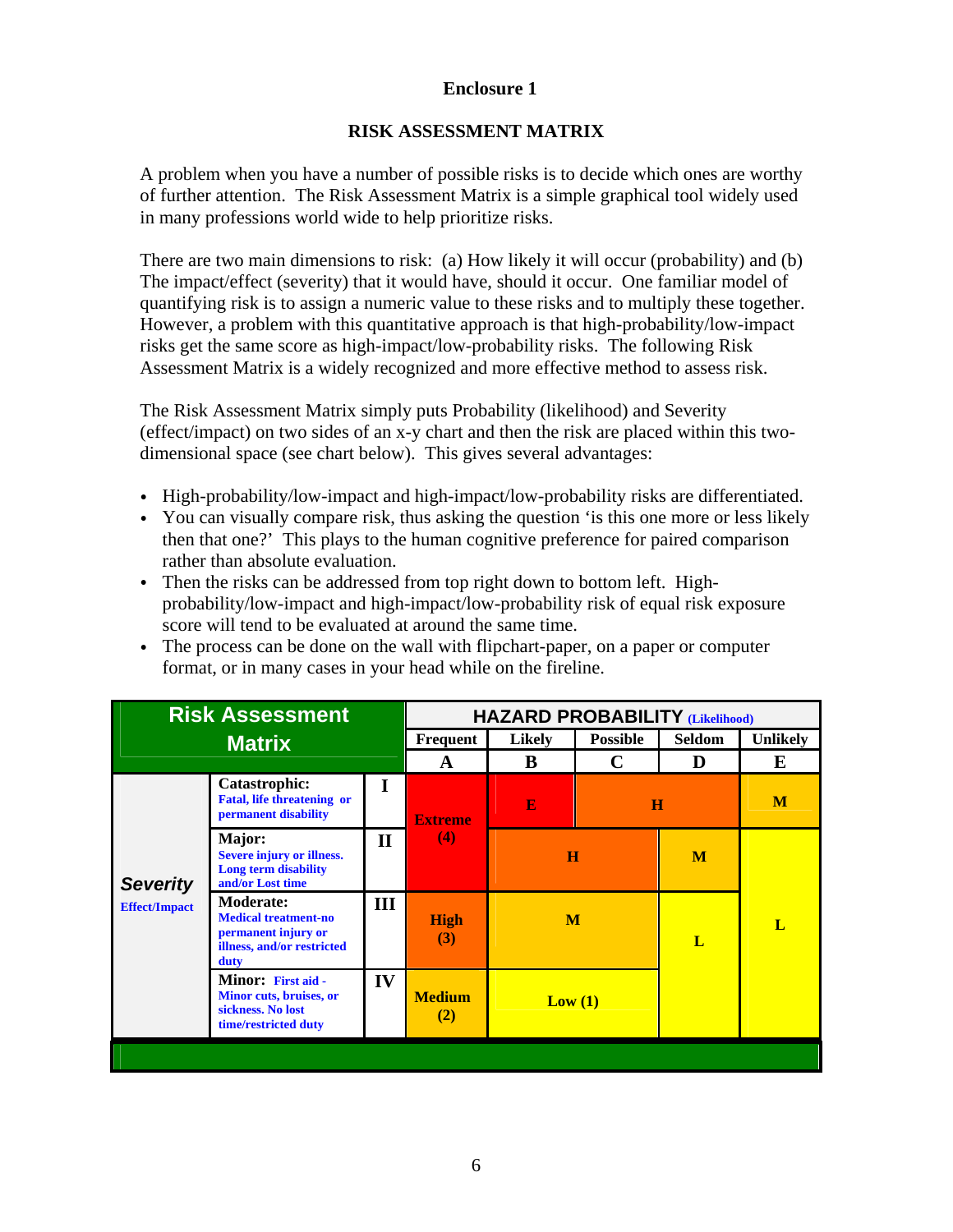| <b>Risk Tolerance Rating Criteria</b>                                                                                                                                                                                                        |                                                                                                                                                                             |                                                                                                                                                          |                                                                                                                                                                                   |  |  |  |  |  |  |  |  |  |
|----------------------------------------------------------------------------------------------------------------------------------------------------------------------------------------------------------------------------------------------|-----------------------------------------------------------------------------------------------------------------------------------------------------------------------------|----------------------------------------------------------------------------------------------------------------------------------------------------------|-----------------------------------------------------------------------------------------------------------------------------------------------------------------------------------|--|--|--|--|--|--|--|--|--|
| <b>Extreme - 4</b>                                                                                                                                                                                                                           | $High - 3$                                                                                                                                                                  | <b>Medium - 2</b>                                                                                                                                        | $Low - 1$                                                                                                                                                                         |  |  |  |  |  |  |  |  |  |
| Unacceptable:<br>Likely harm from an<br>event must not be<br>accepted. Must be<br>reduced with<br>administrative barriers<br>of protection and/or<br>engineering controls.<br>Eliminate or avoid risk<br>to ensure sufficient<br>safeguards. | Intolerable:<br>Should be reduced<br>with administrative<br>and/or engineering<br>controls. Risk<br>should not be<br>tolerated save in<br>special/limited<br>circumstances. | <b>Tolerable:</b><br>Tolerable if further<br>risk reduction (cost,<br>time, effort) would<br>be grossly<br>disproportionate to<br>improvement<br>gained. | Acceptable:<br>Negligible given<br>common safe job<br>procedures are<br>applied. Continual<br>vigilance necessary<br>to maintain<br>assurance that risk<br>remains at this level. |  |  |  |  |  |  |  |  |  |

# **Benefits Beyond Decision-Making**

- It is a common experience in performing a risk assessment that the process of performing an assessment yields greater benefits than the final risk results produced.
- The much larger importance of the process arises from the creative yet systematic thought process that is necessary to produce risk estimates.



- The process provides reassurance and a record that important and reasonably practical step has been taken to anticipate what might go wrong and what could be done to prevent it (enclosure 2).
- The risk assessment is not intended to give a clear-cut decision about safety measures but aids in a more complex decision by paying attention to the benefits of learning from the process.
- The risk decision matrix is designed to be primarily used as a tool to aid in strategic plan development (figure 2). It is not intended as another so-called checklist paper exercise for the tactical worker to fill out and filed away. However, the basic principles used to evaluate risk should be kept in mind to improve the reliability of risk informed tactical decisions. A copy of the risk matrix can be carried in an IRPG to provide a visual reminder of the process/concept.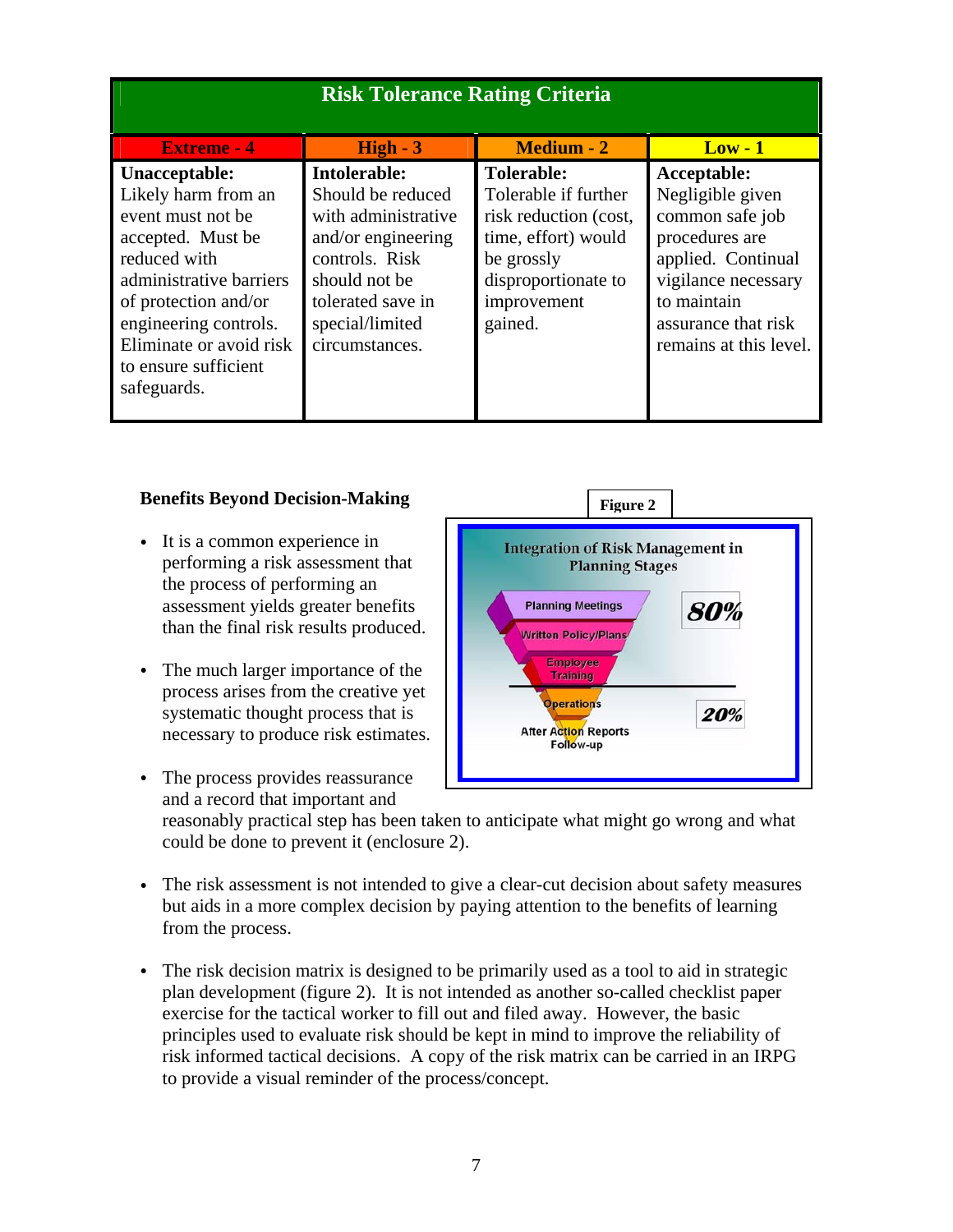# 08/21/2007 - geo **Incident Management Team (enclosure 2) STRATEGIC RISK MANAGEMENT/ASSESSMENT WORKSHEET**

Initial **life safety** risk

assessment prior to

215\_A

| jurisdiction:    | Location: | IMT: |                                                                           | 2. Page |    |
|------------------|-----------|------|---------------------------------------------------------------------------|---------|----|
| 3. Incident/Task | -14.      |      | Initial Assessment Date: 5. Date of this assessment 6. Version<br>update: |         | of |

7. Prepared by *(Name / Duty Position)* - Operations Section Chief and Safety Officer

| 8. Identified Hazards<br>Initial assessment to include the following<br>top 8 recognized life safety threats to<br>wildland firefighters: |   | 9. Assess the<br>Hazards: Initial<br>Risk rating from<br>risk matrix |   |   | 10. Initial Proposed Control Measures Developed for 11. Assess the<br>Identified Hazards/Risks:<br>Risk:                                                                                                                                                                                                                                                   |                          |  |  |   | 12. How to Implement the<br>Hazard's Residual Controls: | 13. Assigned to: |
|-------------------------------------------------------------------------------------------------------------------------------------------|---|----------------------------------------------------------------------|---|---|------------------------------------------------------------------------------------------------------------------------------------------------------------------------------------------------------------------------------------------------------------------------------------------------------------------------------------------------------------|--------------------------|--|--|---|---------------------------------------------------------|------------------|
| (Be Specific)                                                                                                                             | L | M <sub>1</sub>                                                       | H | E | (Be Specific)                                                                                                                                                                                                                                                                                                                                              | $\mid M \mid$<br>H<br>L. |  |  | E | (Be Specific)                                           | (Be Specific)    |
| 1. Fire: Entrapment:<br>Fireline operations<br>a.<br>Camps (ICP/Spike)<br>b.<br>Public<br>c.                                              |   |                                                                      |   |   | a. Initial LCES safety system assessment<br>to help execute a safe plan of attack<br>(emphasis on existing safety zone).<br>b. Evaluate ICP location - refer to<br>lenclosed tactical risk assessment - ICP<br>example. Evaluate spike and other<br>workstations as needed?<br>c. Initial assessment of public evacuation<br>needs and road/area closures? |                          |  |  |   |                                                         |                  |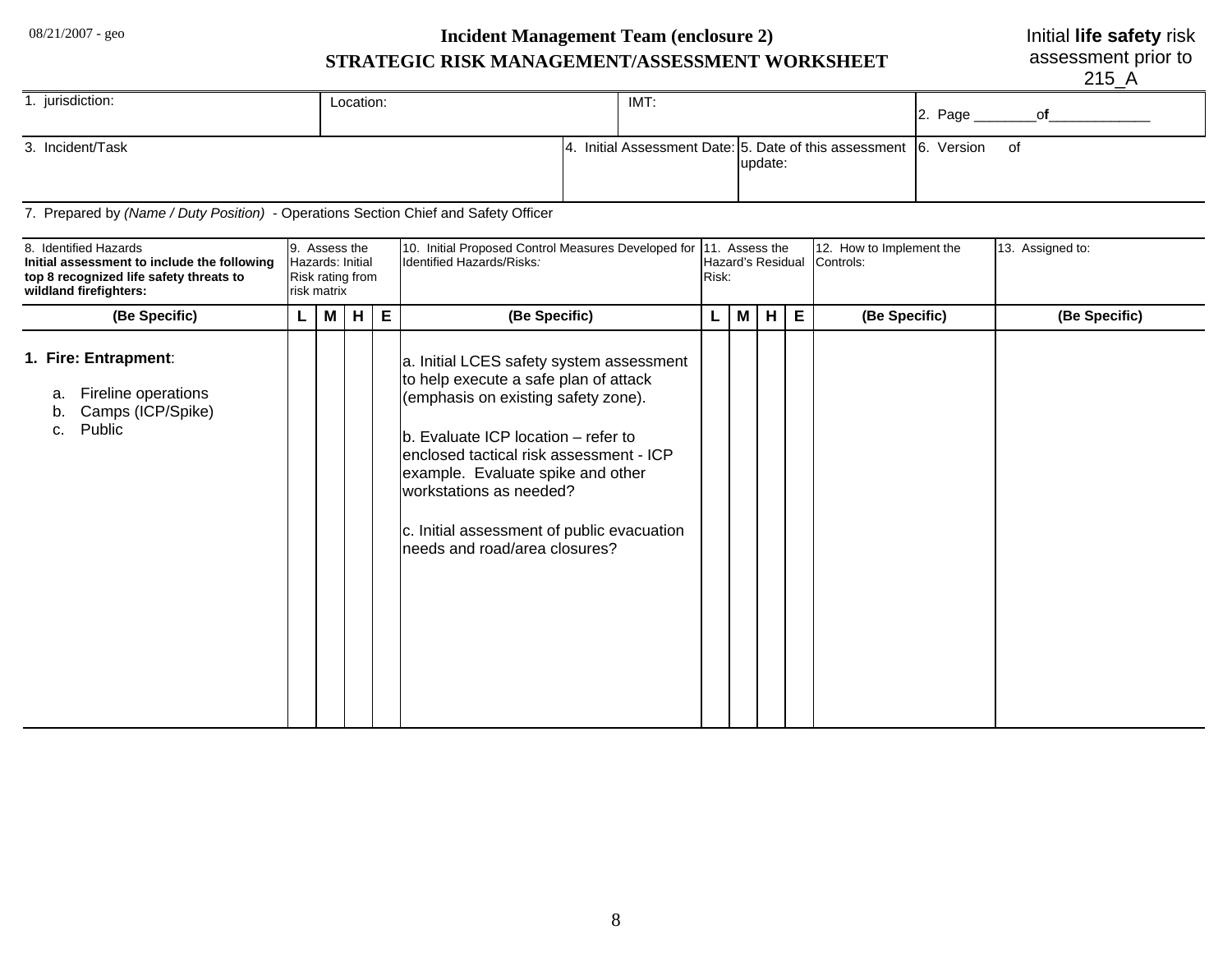| <b>CONTINUED</b>                                                                                                                                                                        |  |                                                       |        |   |                                                                                                                                    |   |   |                                                     |   |                                       |  |                  |  |
|-----------------------------------------------------------------------------------------------------------------------------------------------------------------------------------------|--|-------------------------------------------------------|--------|---|------------------------------------------------------------------------------------------------------------------------------------|---|---|-----------------------------------------------------|---|---------------------------------------|--|------------------|--|
| 8. Identified Hazards                                                                                                                                                                   |  | 9. Assess the<br>Hazards: Initial<br>Risk from matrix |        |   | 10. Control Measures Developed for Identified<br>Hazards: (Specific measures taken to reduce the<br>probability of a hazard/risks) |   |   | 11. Assess the<br>Hazard's<br><b>Residual Risk:</b> |   | 12. How to Implement the<br>Controls: |  | 13. Assigned to: |  |
| (Be Specific)                                                                                                                                                                           |  |                                                       | H<br>M | E | (Be Specific)                                                                                                                      | L | M | H                                                   | E | (Be Specific)                         |  | (Be Specific)    |  |
| 2. Motor Vehicle Operations:<br>Collisions with other<br>vehicles/objects, loss of control,<br>equipment failure                                                                        |  |                                                       |        |   | Identified major road<br>systems/traffic/travel hazards.<br>Existing/potential heavy equipment<br>operations?                      |   |   |                                                     |   |                                       |  |                  |  |
| 3. Hazard Trees: Overhead<br>hazards - Forested area/roads<br>with green, dead/dying<br>trees/snags, and associated<br>material. Injury from falling<br>objects and falling operations. |  |                                                       |        |   | Refer to Hazard Tree Risk Management<br>principles documents.                                                                      |   |   |                                                     |   |                                       |  |                  |  |
| 4. Aviation Operations: (pilots)<br>Collisions with other<br>aircraft/objects, loss of control,<br>equipment failure, and hazards to<br>ground personnel.                               |  |                                                       |        |   | Reference specific prepared aviation risk<br>assessment matrix                                                                     |   |   |                                                     |   |                                       |  |                  |  |
| 5. Medical Emergencies - Heart<br>Attacks and other life threatening<br>medical situations                                                                                              |  |                                                       |        |   | References ICS 206 - AED and<br>evacuation resources                                                                               |   |   |                                                     |   |                                       |  |                  |  |
| 6. Rolling Material - Struck by                                                                                                                                                         |  |                                                       |        |   | Initial evaluation of terrain and<br>conditions? Highlight risk rating based<br>on geographical size up.                           |   |   |                                                     |   |                                       |  |                  |  |
| 7. Drowning - Operations in and<br>around water                                                                                                                                         |  |                                                       |        |   | Identify any rivers and lakes near camps<br>and/or needs for boats/crossing                                                        |   |   |                                                     |   |                                       |  |                  |  |
| 8. Falls - Operations on<br>elevated surfaces and steep<br>terrain                                                                                                                      |  |                                                       |        |   | Structure protection - roofs? Fall<br>protection, towers, facilities?                                                              |   |   |                                                     |   |                                       |  |                  |  |
|                                                                                                                                                                                         |  |                                                       |        |   |                                                                                                                                    |   |   |                                                     |   |                                       |  |                  |  |
|                                                                                                                                                                                         |  |                                                       |        |   |                                                                                                                                    |   |   |                                                     |   |                                       |  |                  |  |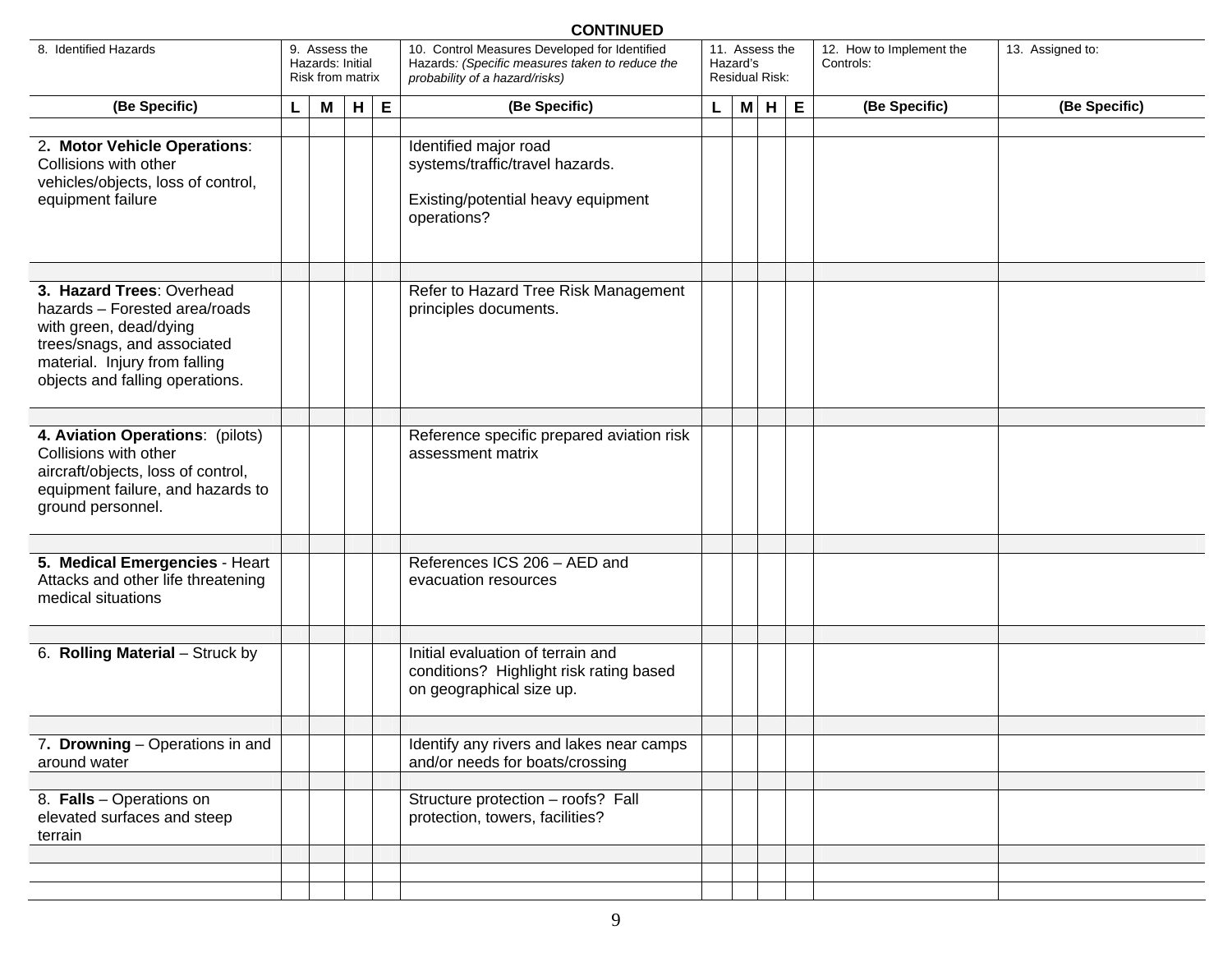|                                                     |                                   |                  |   |   |                                                                                   |                                               | <b>UUNIINUED</b> |   |                                   |  |               |                          |  |                           |  |
|-----------------------------------------------------|-----------------------------------|------------------|---|---|-----------------------------------------------------------------------------------|-----------------------------------------------|------------------|---|-----------------------------------|--|---------------|--------------------------|--|---------------------------|--|
| 8. Identified Hazards                               | 9. Assess the<br>Hazards: Initial |                  |   |   |                                                                                   | 10. Control Measures Developed for Identified |                  |   | 11. Assess the                    |  |               | 12. How to Implement the |  | 13. Assigned to:          |  |
|                                                     |                                   | Risk from matrix |   |   | Hazards: (Specific measures taken to reduce the<br>probability of a hazard/risks) |                                               |                  |   | Hazard's<br><b>Residual Risk:</b> |  |               | Controls:                |  |                           |  |
|                                                     |                                   |                  |   |   |                                                                                   | (Be Specific)                                 |                  |   |                                   |  |               |                          |  |                           |  |
| (Be Specific)                                       | L                                 | M <sub>1</sub>   | H | E |                                                                                   | L                                             | M                | H | E                                 |  | (Be Specific) | (Be Specific)            |  |                           |  |
|                                                     |                                   |                  |   |   |                                                                                   |                                               |                  |   |                                   |  |               |                          |  |                           |  |
|                                                     |                                   |                  |   |   |                                                                                   |                                               |                  |   |                                   |  |               |                          |  |                           |  |
|                                                     |                                   |                  |   |   |                                                                                   |                                               |                  |   |                                   |  |               |                          |  |                           |  |
|                                                     |                                   |                  |   |   |                                                                                   |                                               |                  |   |                                   |  |               |                          |  |                           |  |
|                                                     |                                   |                  |   |   |                                                                                   |                                               |                  |   |                                   |  |               |                          |  |                           |  |
|                                                     |                                   |                  |   |   |                                                                                   |                                               |                  |   |                                   |  |               |                          |  |                           |  |
|                                                     |                                   |                  |   |   |                                                                                   |                                               |                  |   |                                   |  |               |                          |  |                           |  |
|                                                     |                                   |                  |   |   |                                                                                   |                                               |                  |   |                                   |  |               |                          |  |                           |  |
|                                                     |                                   |                  |   |   |                                                                                   |                                               |                  |   |                                   |  |               |                          |  |                           |  |
|                                                     |                                   |                  |   |   |                                                                                   |                                               |                  |   |                                   |  |               |                          |  |                           |  |
|                                                     |                                   |                  |   |   |                                                                                   |                                               |                  |   |                                   |  |               |                          |  |                           |  |
|                                                     |                                   |                  |   |   |                                                                                   |                                               |                  |   |                                   |  |               |                          |  |                           |  |
|                                                     |                                   |                  |   |   |                                                                                   |                                               |                  |   |                                   |  |               |                          |  |                           |  |
|                                                     |                                   |                  |   |   |                                                                                   |                                               |                  |   |                                   |  |               |                          |  |                           |  |
|                                                     |                                   |                  |   |   |                                                                                   |                                               |                  |   |                                   |  |               |                          |  |                           |  |
|                                                     |                                   |                  |   |   |                                                                                   |                                               |                  |   |                                   |  |               |                          |  |                           |  |
|                                                     |                                   |                  |   |   |                                                                                   |                                               |                  |   |                                   |  |               |                          |  |                           |  |
|                                                     |                                   |                  |   |   |                                                                                   |                                               |                  |   |                                   |  |               |                          |  |                           |  |
|                                                     |                                   |                  |   |   |                                                                                   |                                               |                  |   |                                   |  |               |                          |  |                           |  |
|                                                     |                                   |                  |   |   |                                                                                   |                                               |                  |   |                                   |  |               |                          |  |                           |  |
|                                                     |                                   |                  |   |   |                                                                                   |                                               |                  |   |                                   |  |               |                          |  |                           |  |
|                                                     |                                   |                  |   |   |                                                                                   |                                               |                  |   |                                   |  |               |                          |  |                           |  |
|                                                     |                                   |                  |   |   |                                                                                   |                                               |                  |   |                                   |  |               |                          |  |                           |  |
|                                                     |                                   |                  |   |   |                                                                                   |                                               |                  |   |                                   |  |               |                          |  |                           |  |
| 14. Remaining Risk Level After Control Measures Are |                                   |                  |   |   |                                                                                   | <b>LOW</b>                                    | <b>MEDIUM</b>    |   |                                   |  |               | <b>HIGH</b>              |  | <b>EXTREME</b>            |  |
| Implemented: (CIRCLE HIGHEST REMAINING RISK LEVEL)  |                                   |                  |   |   |                                                                                   | (Line Supervisor)                             | (Operations)     |   |                                   |  |               | (IC)                     |  | (IC/Agency Administrator) |  |
|                                                     |                                   |                  |   |   |                                                                                   |                                               |                  |   |                                   |  |               |                          |  |                           |  |

**CONTINUED** 

15. RISK DECISION AUTHORITY: **(Approval/Authority Signature Block)** (If Initial Risk Level is Medium, High or Extremely High, Brief Risk Decision Authority at that level on Controls and Control Measures used to reduce risks) (Note: if the person preparing the form signs this block, the signature indicates only that the appropriate risk decision authority was notified of the initial risk level, control measures taken and appropriate resources requested; and that the risk was accepted by the decision authority.)

(Signature)

\_\_\_\_\_\_\_\_\_\_\_\_\_\_\_\_\_\_\_\_\_\_\_\_\_\_\_\_\_\_\_\_\_\_\_\_\_\_\_\_\_\_\_\_\_\_\_\_\_\_\_\_\_\_\_\_\_\_\_\_\_\_\_\_\_\_\_\_\_\_\_\_\_\_\_